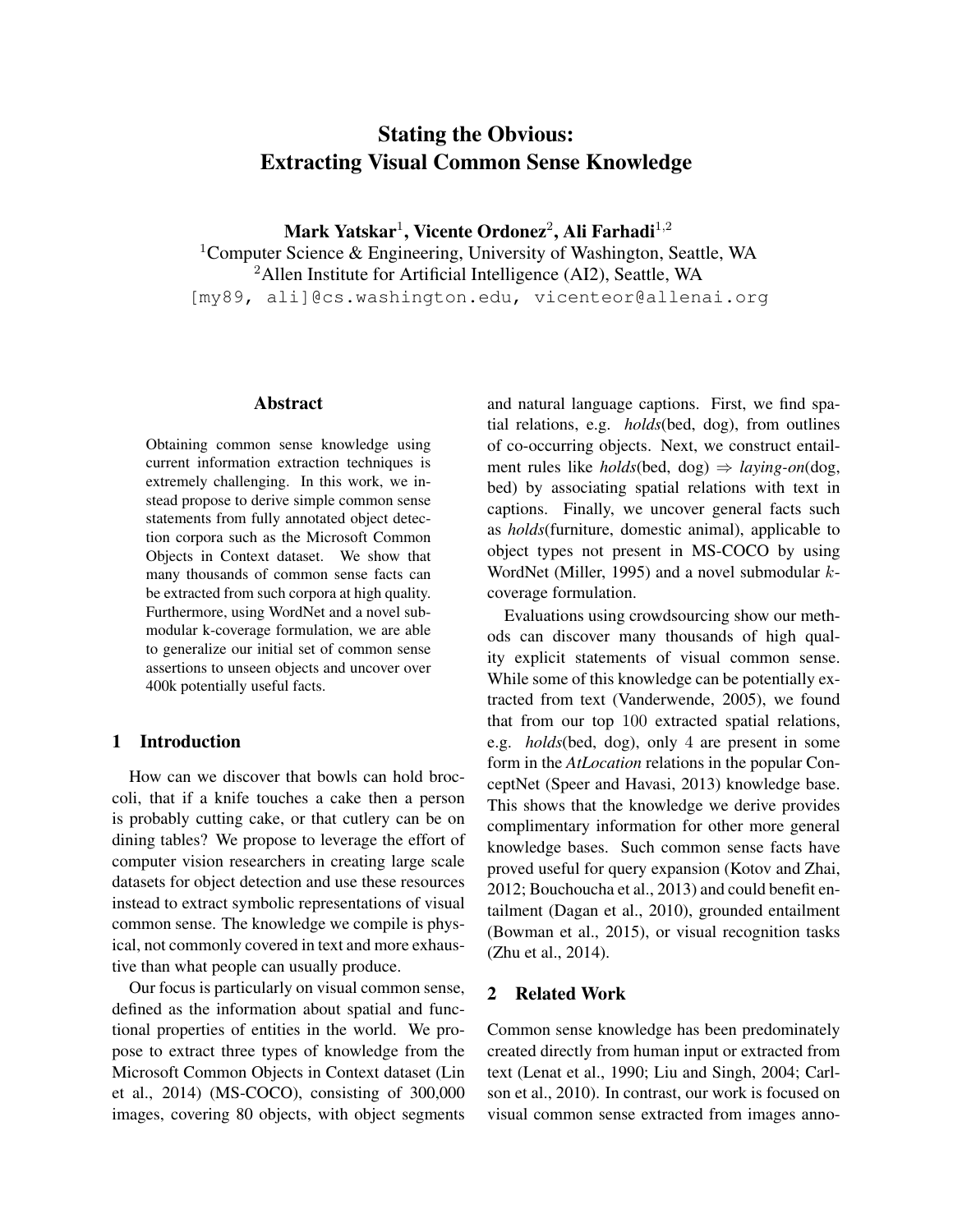

Figure 1: We define 6 types of unique relationships: {touches, above, besides, holds, on, disconnected}.

tated with regions and descriptions.

There has also been recent interest in the vision community to build databases of visual common sense knowledge. Efforts have focused on a small set of relations, such as *similar to* or *part of* (Chen et al., 2013). Webly supervised techniques (Divvala et al., 2014; Chen et al., 2013) have also been used to test whether a particular objectrelation-object triplet occurs in images (Sadeghi et al., 2015). In contrast, we use seven spatial relations and allow natural language relations that represent a larger array of higher level semantics. We also leverage existing efforts on annotating large scale image datasets instead of relying on the noisy outputs of a computer vision system.

On a technical level, our methods for extracting common sense facts from images rely on Pointwise-Mutual Information (PMI), analogous to other rule extraction systems based on text (Lin and Pantel, 2001; Schoenmackers et al., 2010). We view objects as an analogy for words, images as documents, and object-object configurations as typed bigrams. Our methods for generalizing relations are inspired by work that tries to predict a class label for an image given a hierarchy of concepts (Deng et al., 2012; Ordonez et al., 2013; Ordonez et al., 2015). Yet our work is the first to deal with visual relations between pairs of concepts in the hierarchy by using a sub-modular formulation that maximizes the amount of coverage of subordinate categories while avoiding contradictions with an initial set of discovered common-sense assertions.

### 3 Methods

We assume the availability of an object-level annotated image dataset  $D$  containing a set of images with textual descriptions. Each object in an image must be annotated with: (1) a mask or polygon outlining the extents of the object, and (2) the category of the object from a set of categories  $V$  and (3) an overall description of the image.

We produce three types of common sense facts, each with an associated scoring function: (1) Object-object relationships implicitly encoded in the relative configurations between objects in the annotated image data, i.e. *on*(bed, dog) (sec 3.1) , (2) Entailment relations encoded in the relationships between object-object configurations and textual descriptions i.e. *on*(bed, dog)  $\Rightarrow$  *laying-on*(bed, dog) (sec 3.2), and (3) Generalized relations induced by using the semantic hierarchy of concepts in Word-Net, i.e. *on*(furniture , domestic-animal) (sec 3.3).

#### 3.1 Mining Object-Object Relations

Our objective in this section is to score and rank a set of relations  $S_1 = \{r(o_1, o_2)\}\)$ , where r is a object-object relation and  $o_1, o_2 \in V$ , using a function  $\gamma_1 : S_1 \to \mathbb{R}$ . First, we define a vocabulary R of object-object relations between pairs of annotated objects. Our relations are inspired by Region Connection Calculus (Randell et al., 1992), and the Visual Dependency Grammar of (Elliott et al., 2014; Elliott and de Vries, 2015), details in Figure 1.

For every image, we record the instances of each of these object-object relations  $r(o_1, o_2)$  between all co-occurring objects in  $D^1$ . We use Point-wise Mutual Information (PMI) to estimate the evidence for

<sup>&</sup>lt;sup>1</sup>For symmetric relations like  $above(0<sub>1</sub>, 0<sub>2</sub>)$ , and  $under(0<sub>1</sub>, 0<sub>3</sub>)$  $o_2$ ) we only record one of the relations.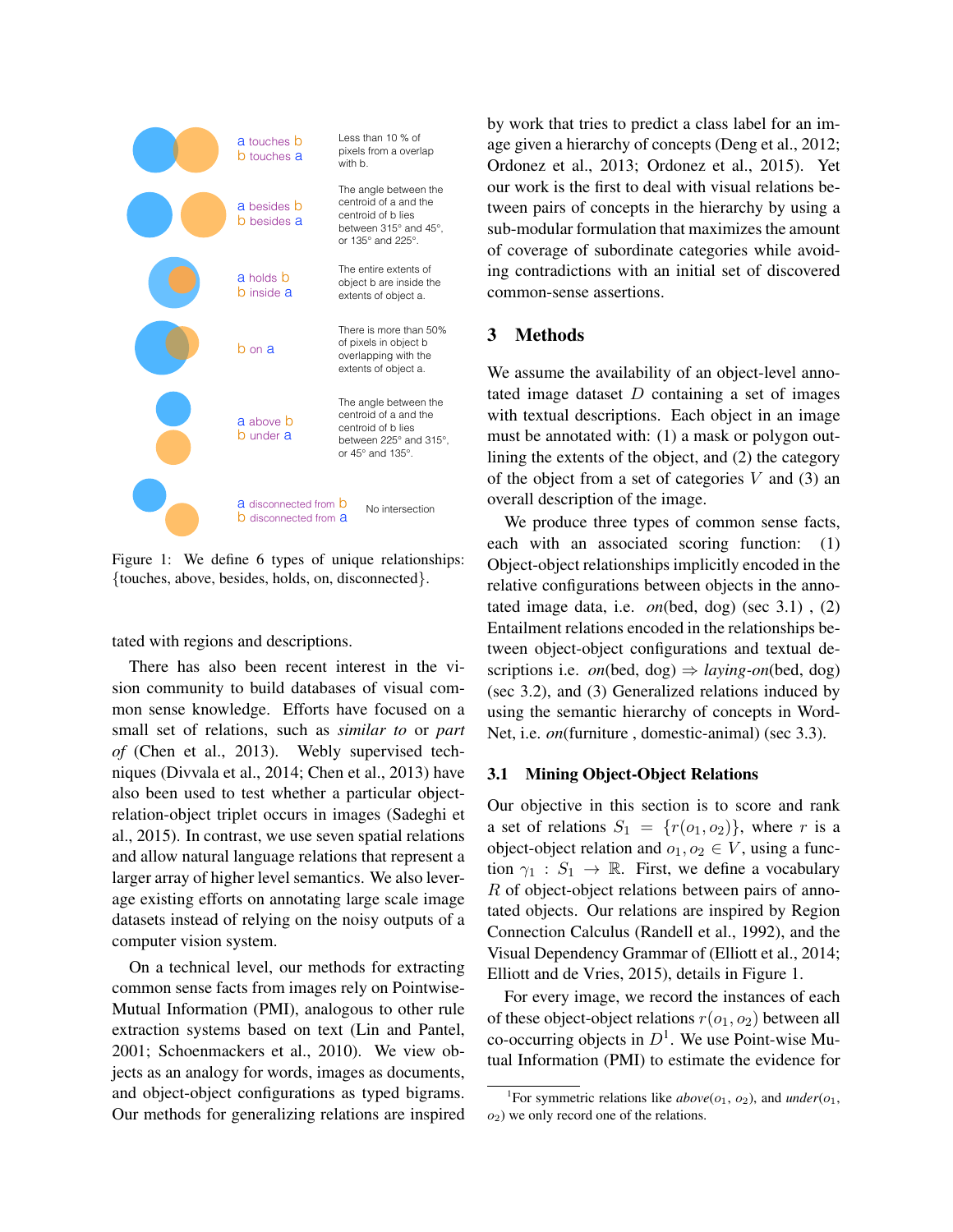|         | $r(O_1, O_2)$                 | holds(person, $o_2$ )         | holds(o <sub>1</sub> , person) | $r(O_1, frisbee)$          |
|---------|-------------------------------|-------------------------------|--------------------------------|----------------------------|
| Quality | holds(pizza, broccoli)        | holds(person, tie)            | holds(bus, person)             | touches(dog, frisbee)      |
|         | holds(person, tie)            | holds(person, toothbrush)     | holds(train, person)           | touches(person, frisbee)   |
|         | holds(dining table, sandwich) | holds(person, cellphone)      | holds(airplane, person)        | holds(dog, frisbee)        |
|         | holds(dining table, broccoli) | holds(person, baseball glove) | holds(boat, person)            | holds(person, frisbee)     |
|         | holds(dining table, pizza)    | holds(person, remote)         | holds(tv, person)              | besides(umbrella, frisbee) |
|         | $\cdots$                      | $\cdots$                      | $\cdots$                       | $\cdots$                   |
|         | holds(cell_phone, person)     | holds(person, bench)          | holds(dining table, person)    | besides(person, frisbee)   |
|         | above(person, bus)            | holds(person, dining table)   | holds(cell phone, person)      | above(car, frisbee)        |
|         | above(bicycle, car)           | holds(person, car)            | holds(chair, person)           | above(person, frisbee)     |

Figure 2: Example of our extracted object-object relations. The first column contains the overall 3 best and worst relations ranked by PMI, the following columns show similar results for the queries: what does a person hold? what holds a person?, and what interacts with a frisbee?

each relationship triplet:

$$
\gamma_1(r(o_1, o_2)) = \log \frac{p[r(o_1, o_2)]}{p[r]p[(o_1, o_2)]},\tag{1}
$$

We estimate these probabilities by counting object-object-relation co-ocurrences using existential quantifiers for every image. This means every image can at most contribute one to the count of  $r(o_1, o_2)$  so that we do not exacerbate the results by images with many identical object types taken from unusual viewpoints. In Figure 2, we provide examples of our extracted object-object relations.

### 3.2 Mining Entailment Relations

In this section we combine our relation-based tuples mined from visual annotations (section 2) with more than 400k textual descriptions included in MS-COCO. We generate a set of entailments  $S_2$  =  ${r(o_1, o_2) \Rightarrow z}$ , where  $r(o_1, o_2)$  is an element from  $S_1$  and z is a consequent obtained from textual descriptions. Similarly as in the previous section, we rank the relations in  $S_2$  using a function  $\gamma_2 : S_2 \to \mathbb{R}$ .

We start by generating an exhaustive list of candidate consequents  $z$ . We first pre-process the image captions with the part-of-speech tagger and lemmatizer from the Stanford Core NLP toolkit (Manning et al., 2014), and remove stop words. Then we generate a list of  $n$ -length skipgrams in each caption. The set of  $n$ -skipgrams are filtered based on predefined lexical patterns<sup>2</sup>, and redundancies

are removed<sup>3</sup>. Skipgrams,  $z$ , are then paired with co-occurring relations,  $r(o_1, o_2)$ , removing pairs with the disconnected-from spatial relation (see Figure 1). Pairs are scored with the conditional probability:

$$
\gamma_2(r(o_1, o_2) \Rightarrow z) = \frac{P[z, r(o_1, o_2)]}{P[r(o_1, o_2)]}
$$
 (2)

The consequent z can take the form q,  $q(o_1)$ ,  $q(o_2)$ , or  $q(o_1, o_2)$ , by performing a simple alignment with the arguments in the antecedent. We perform this alignment by mapping the object categories in the antecedent  $r(o_1, o_2)$  to WordNet synsets, and matching any word in z to any word in the gloss set of the predicate arguments  $o_1$  and  $o_2$ . The unmatched words in z form the relation, whereas matched words form arguments. We produce the form q if there are no matches,  $q(o_1)$ , or  $q(o_2)$  when one argument word matches, and  $q(o_1, o_2)$  when both match. Examples of discovered entailments are in Figure 3.

#### 3.3 Generalizing Relations using WordNet

In this section we present an approach to generalize an initial set of relations, S, to objects not found in the original vocabulary  $V$ . Using WordNet we construct a superset G containing all possible parent relations for the relations in  $S$  by replacing their arguments  $o_1$ ,  $o_2$  by all their possible hypernyms. Our objective is to select a subset  $T$  from  $G$  that contains high quality and diverse generalized relations.

 $\alpha^2$  (noun, verb), (noun,\*, verb,\*, noun), (noun,\*, preposition,  $*, \text{noun}, \langle \text{noun}, *, \text{verb}, \text{preposition}, *, \text{noun} \rangle$ 

 $3 \n\langle \text{noun}, *, \text{ verb}, *, \text{noun} \rangle$  are collapsed to  $\langle \text{noun}, *, \text{ verb}, \rangle$ preposition, $*$ , noun...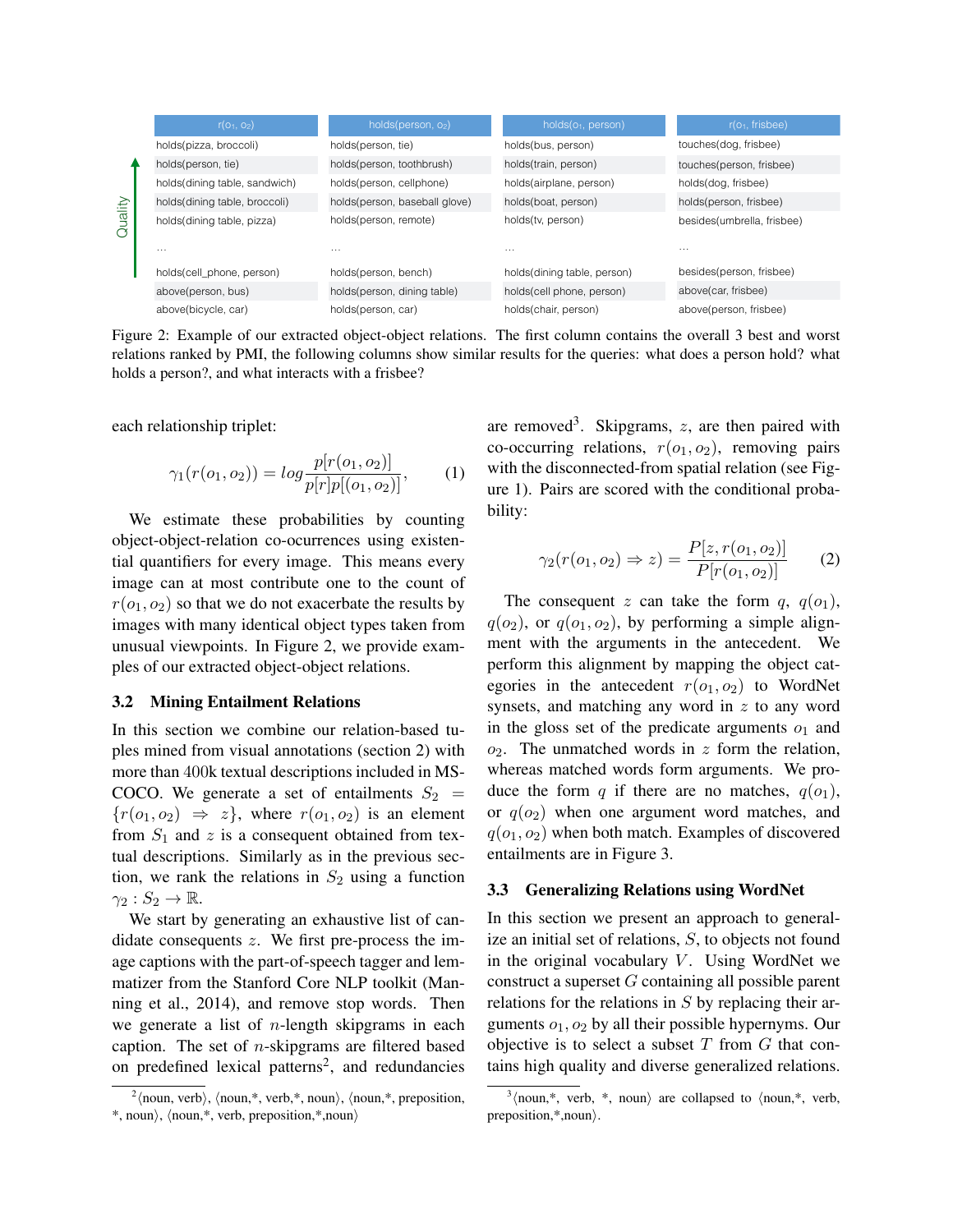

Figure 3: Left: correctly identified entailment relations and right: failure cases.

Note that elements in  $G$  can be too general and contradict statements in S while others could be correct but add little new knowledge. To balance these concerns, we formulate the selection as an optimization problem by maximizing a fitness function  $\mathcal{L}$ :

$$
\max_{T} \mathcal{L}(T)
$$
, such that  $|T| = k$ , and  $T \subseteq G$ , (3)

$$
\mathcal{L}(T) = \lambda \log(1 + \psi(T)) + \sum_{t \in T} \log(1 + \phi(t, S)), \tag{4}
$$

where  $\psi$  is a *coverage* term that computes the total number of facts implied through hyponym relationships by the elements in T. The second term  $\phi$  is a *consistency* term that measures the compatibility of a generalized relation  $t$  with the relations in  $S$ . We assume that if a relation is missing from S, then it is false (this corresponds to a closed world assumption over the domain of S). Thus,  $\phi$  is the ratio of the scores of relations in  $S$  consistent with relation t (i.e. evidence for t based on  $S$ ), and a value that is proportional to the number of missing relations from S (i.e. the amount of counter-evidence). More concretely:

$$
\phi(t,S) = \frac{\sum_{s:t \to s \land s \in S} \gamma(s)}{\mu \cdot (1 + \sum_{s:t \to s \land s \notin S} 1) \cdot d(t,S)},
$$
(5)

where  $\mu$  is a constant and d is the product of the WordNet distances of the synsets involved in  $t$  to their nearest synset in S. This penalizes relations that are far away from categories in S. The optimization defined in Equation 3 is an instance of the submodular k-coverage problem. We use a greedy algorithm that adds elements to  $T$  that maximize  $\mathcal{L}$ , which due to the submodular nature of the problem approximates the solution up to a constant factor.

# 4 Experimental Setup

*Object-Object Relations*: We filter out from the initial set of candidate relations the ones that occur less than 20 times. We extract more than 3.1k unique statements (6k including symmetric spatial relations). *Entailment Relations*: We use skipgrams of length 2-6 allowing at most 6 skips, filter candidates such that they occur at least 5 times, and return the top 10 most likely entailments per spatial relation. Overall, 6.3k unique statements are extracted (10k including symmetric relations). *Generalized Relations*: We optimize Equation 4 only for object-object relations because the closed world assumption makes counts for implications sparse. The parameter  $\mu$  is set to the average of the scores,  $\lambda = 0.05$  and  $k = 200$ .

### 5 Evaluation

We evaluated the quality of the common sense we derive on Amazon Mechanical Turk. Annotators are presented with possible facts and asked to grade statements on a five point scale. Each fact was evaluated by 10 workers and we normalize their average responses to a scale from 0 to 1. Figure 4 shows plots of quality vs. coverage, where coverage means the top percent of relations sorted by our predicted quality scores.

**Object-Object Relations** As a baseline, 1000 randomly sampled relations have a quality of 0.225. Figure 4a shows our PMI measure ranks many high quality facts at the top, with the top quintile of the ranking being rated above 0.63 in quality. Facts about persons are higher quality, likely because this category is in over 50% of the images in MS-COCO.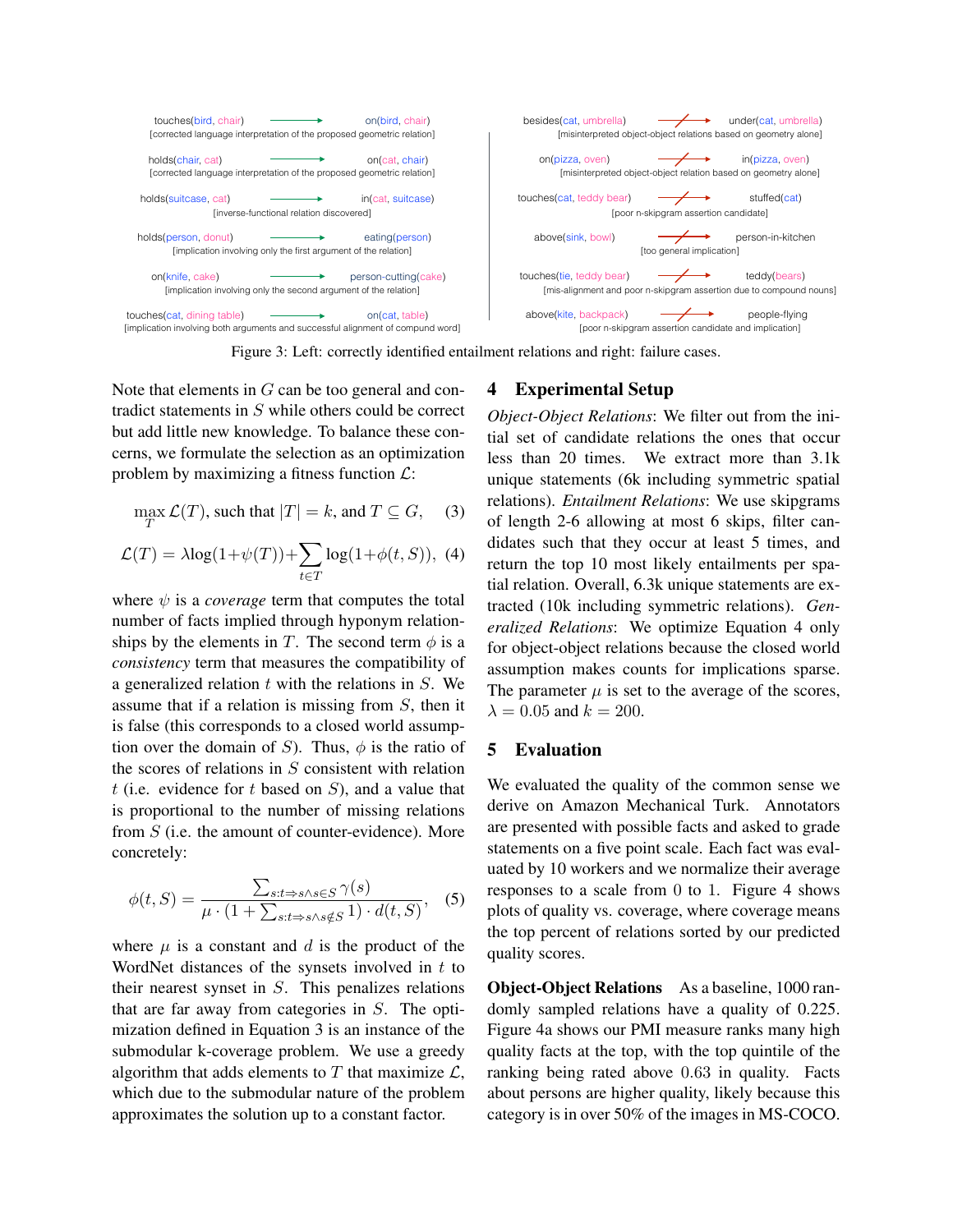

Figure 4: Quality of extracted common sense, as judged by people. Legends show total relations covered at 100% for a few high level types in MS-COCO.

Entailment Relations Turkers were instructed to assign the lowest score when they could not understand the consequent of the entailment relation. As a baseline, 1000 randomly sampled implications that meet our patterns have a quality of 0.33. Figure 4b shows that extracting high quality entailment is harder than object-object relations likely because supposition and consequent need to coordinate. Relations involving furniture are rated higher and manual inspection revealed that many relations about furniture imply stative verbs or spatial terms.

Generalized Relations To evaluate generalizations, Figure 4c, we also present users with definitions<sup>4</sup>. As a baseline, 200 randomly sampled generalizations from our 3k object-object relations have a quality of 0.53. Generalizations we find are high quality and cover over 400k objects facts not present in MS-COCO. Examples from the 200 we derive include: *holds*(dining-table, cutlery), *holds*(bowl, edible fruit) or *on*(domestic animal, bed).

# 6 Conclusion

In this work, we use an existing object detection dataset to extract 16k common sense statements about annotated categories. We also show how to generalize using WordNet and induced hundreds of thousands of facts about *unseen* objects. The information we extracted is visual, large scale and good quality. It has the potential to be useful for both visual recognition and entailment applications.

## 7 Acknowledgments

The authors would like to thank Hannaneh Hajishirzi, Yejin Choi, and Luke Zettlemoyer for helpful comments on the draft and the reviewers for useful feedback. We also thank Ani Kembhavi, and Roozbeh Mottaghi for helping to formalize visual common sense and Mechanical Turkers who helped evaluate output.

### References

- Arbi Bouchoucha, Jing He, and Jian-Yun Nie. 2013. Diversified query expansion using conceptnet. In *Proceedings of the 22nd ACM international conference on* Conference on information & knowledge manage*ment*, CIKM '13, pages 1861–1864, New York, NY, USA. ACM.
- Samuel R Bowman, Gabor Angeli, Christopher Potts, and Christopher D Manning. 2015. A large annotated corpus for learning natural language inference. *arXiv preprint arXiv:1508.05326*.
- Andrew Carlson, Justin Betteridge, Bryan Kisiel, Burr Settles, Estevam R Hruschka Jr, and Tom M Mitchell. 2010. Toward an architecture for never-ending language learning. In *AAAI Conference on Artificial Intelligence*, volume 5, page 3.
- Xinlei Chen, Ashish Shrivastava, and Arpan Gupta. 2013. Neil: Extracting visual knowledge from web data. In *International Conference on Computer Vision (ICCV)*, pages 1409–1416. IEEE.
- Ido Dagan, Bill Dolan, Bernardo Magnini, and Dan Roth. 2010. Recognizing textual entailment: Rational, evaluation and approaches–erratum. *Natural Language Engineering*, 16(01):105–105.

<sup>4</sup> sometimes rules involve abstract concepts, for example *vessel*, any object that can be used as a container